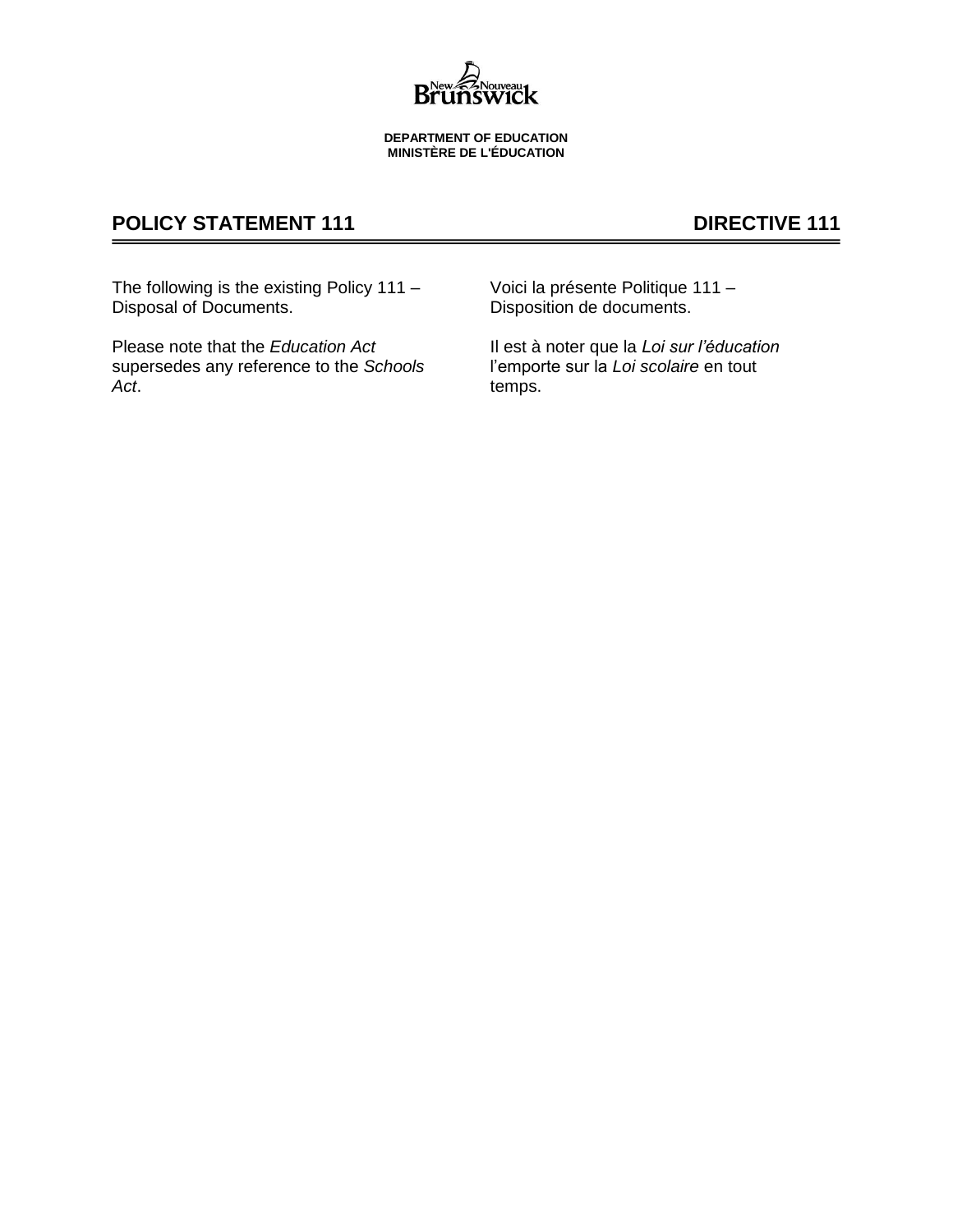# **POLICY STATEMENT 111 DIRECTIVE 111**

|                    | <b>SUBJECT</b> Disposal of Documents        | <b>OBJET</b>    | <b>Disposition de documents</b>     |
|--------------------|---------------------------------------------|-----------------|-------------------------------------|
|                    | <b>EFFECTIVE</b> February 9, 1978           |                 | <b>PRISE D'EFFET</b> 9 février 1978 |
| <b>REVISED</b>     | <b>June 1994</b>                            | <b>RÉVISÉE</b>  | Juin 1994                           |
|                    | <b>AUTHORITY</b> Section 6(1) - Schools Act | <b>AUTORITÉ</b> | Article 6(1) - Loi scolaire         |
| <b>PAGE</b> 1 of 1 |                                             | <b>PAGE</b>     | 1 de 1                              |

# *PURPOSE*

**This policy aims to establish instructions for school boards with respect to the disposal of documents.** 

# *BUT*

**La présente directive vise à orienter les conseils scolaires en matière de disposition des documents.**

# *POLICY*

**School boards are hereby authorized to dispose of the documents listed on the following pages in accordance with instructions contained in the column entitled 'Disposal', after the retention period indicated in the column 'Retention' has elapsed.** 

## *PRINCIPE*

**Les conseils scolaires sont par la présente autorisés à disposer des documents énumérés dans les pages suivantes selon les instructions contenues dans la colonne 'disposition', après que la période de temps indiquée dans la colonne 'conservation' soit écoulée.**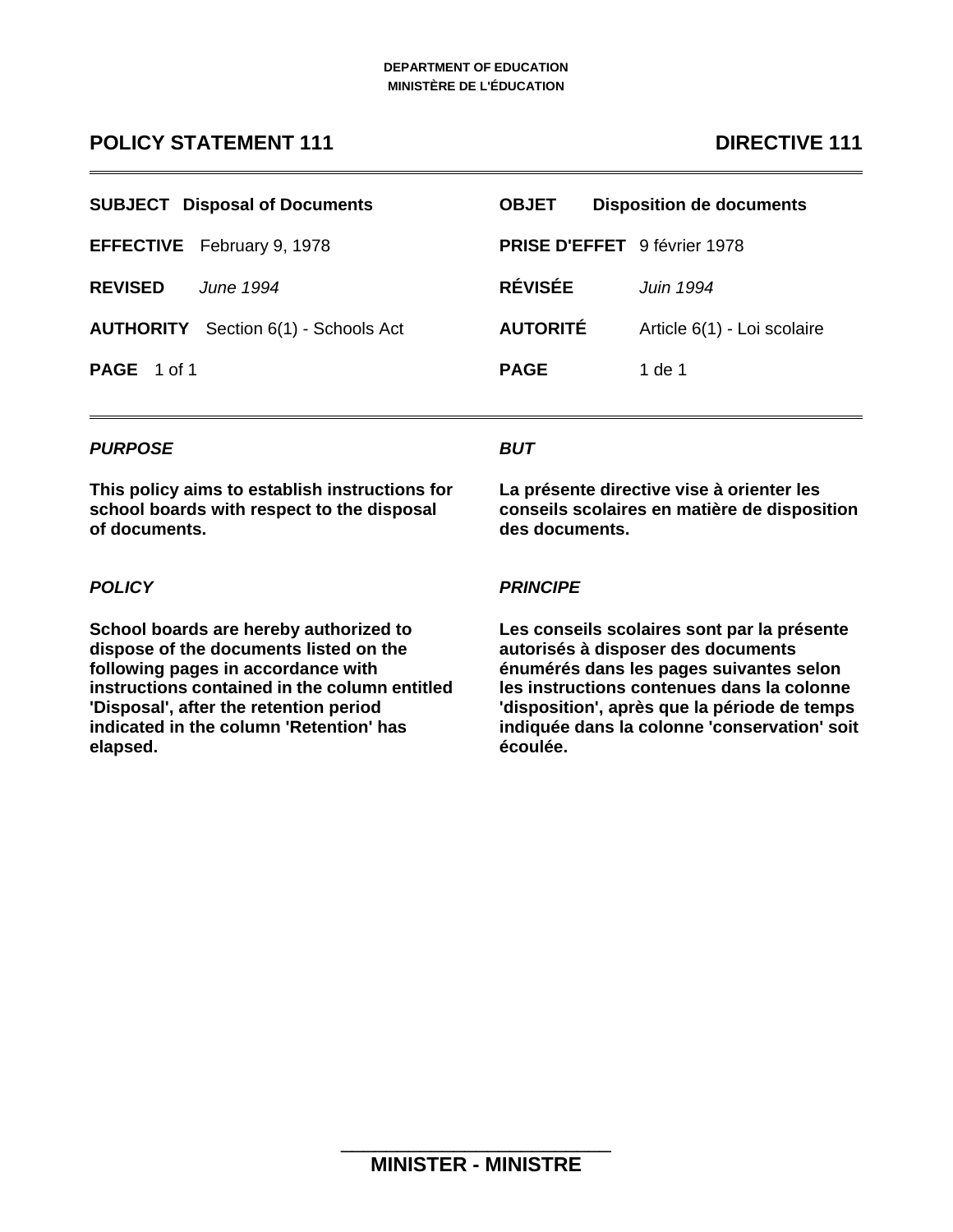| <b>SUBJECT</b><br><b>GROUP</b> | <b>DESCRIPTION</b><br><b>RETENTION</b>                                         |                            | <b>DISPOSAL</b>        |  |  |
|--------------------------------|--------------------------------------------------------------------------------|----------------------------|------------------------|--|--|
| Accounting/<br>General         | General Correspondence                                                         | Current + 1                | Destroy                |  |  |
|                                | Paid Vouchers, incl.,                                                          |                            |                        |  |  |
|                                | Rec. Slip, Invoice,                                                            |                            |                        |  |  |
|                                | Cheque Stub, etc.                                                              | Current $+6$               | Destroy                |  |  |
|                                | Journal Entries                                                                | Current $+6$               | Destroy                |  |  |
|                                | Requisitions                                                                   | Current $+1$               | Destroy                |  |  |
|                                | Bonds of Indemnity re                                                          |                            |                        |  |  |
|                                | lost cheques                                                                   | Current $+6$               | Destroy                |  |  |
|                                | <b>Cancelled Cheques</b>                                                       | Current $+6$               | Destroy                |  |  |
|                                | <b>Cheque Register</b>                                                         | Current $+6$               | Archives               |  |  |
|                                | <b>Bank Reconciliations</b><br>& Bank Statements                               | Current $+6$               | Destroy                |  |  |
|                                | Reg. Trail Balance<br>Working Papers,<br>Monthly Financial<br>Statements, etc. | Current + 1                | Destroy                |  |  |
|                                | <b>Expense Distribution</b><br>Journals                                        | Current $+6$               | Destroy                |  |  |
|                                | Cash Receipt Books                                                             | Current $+6$               | Destroy                |  |  |
|                                | Deposit Books                                                                  | Current $+6$               | Destroy                |  |  |
|                                | Policy & Procedures                                                            | Current <sup>(b)</sup> + 1 | Destroy                |  |  |
|                                | General Ledger                                                                 | Current + 6                | Archives               |  |  |
|                                | Subsidiary Ledgers, i.e.<br>Acct. Receivable, Acct.                            |                            |                        |  |  |
|                                | Payable, etc.                                                                  | Current $+6$               | Destroy <sup>(a)</sup> |  |  |
|                                | <b>Fidelity Bonds</b>                                                          | Current <sup>(b)</sup> + 1 | Destroy                |  |  |
|                                | <b>Insurance Policies</b>                                                      | Current + 1                | Destroy                |  |  |

(a) Security Destruction Required.

(b) Tables are current until superseded.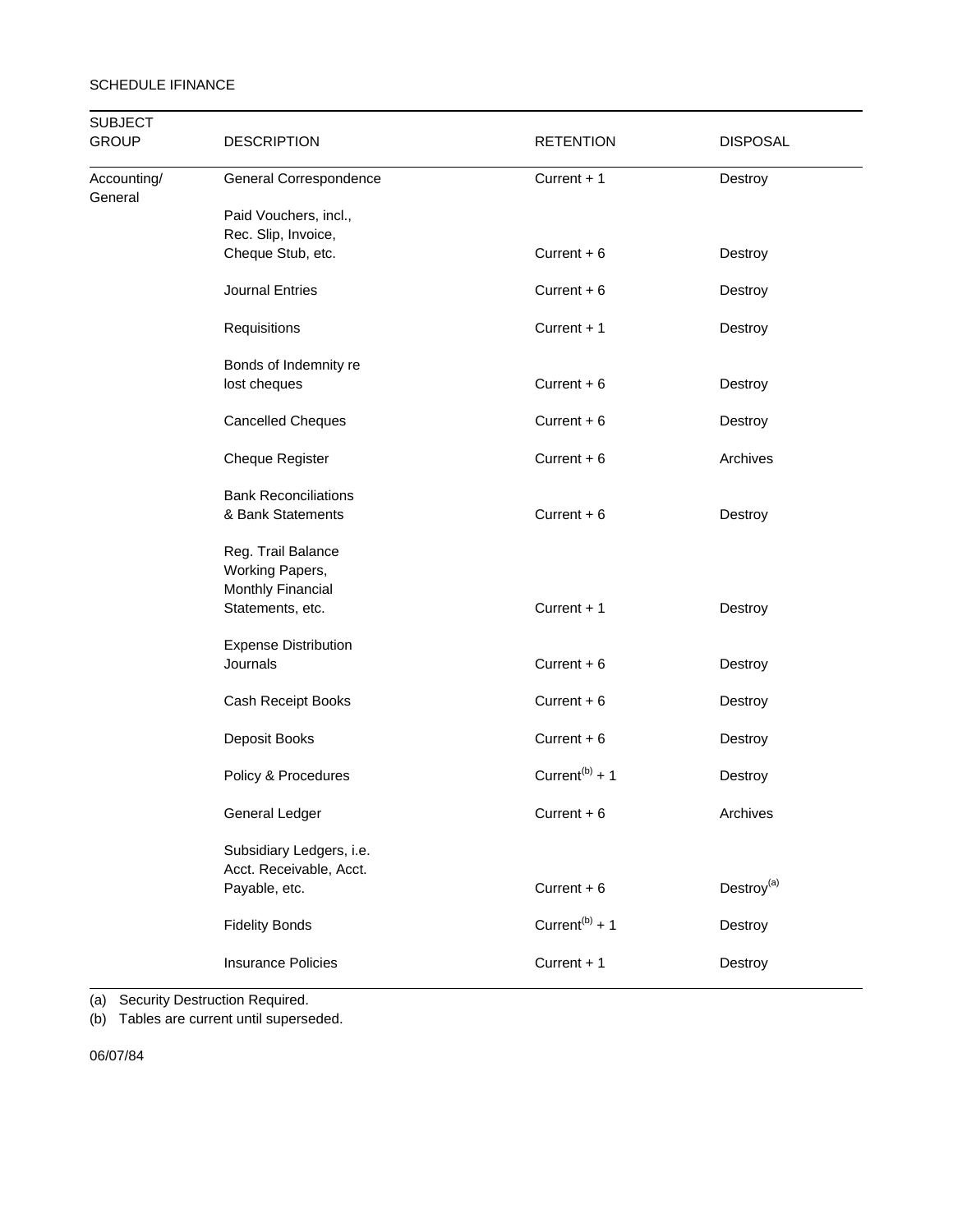| <b>SUBJECT</b><br><b>GROUP</b>    | <b>DESCRIPTION</b>                                                  | <b>RETENTION</b>       |                                 |
|-----------------------------------|---------------------------------------------------------------------|------------------------|---------------------------------|
| Accounting/<br>Payroll            | General Correspondence                                              | Current $+1$           | $\mathsf{Destroy}^{(\text{a})}$ |
|                                   | Policy & Procedures                                                 | Current <sup>(b)</sup> | Destroy                         |
|                                   | Payroll Manual                                                      | Current <sup>(b)</sup> | Destroy                         |
|                                   | Payroll Registers                                                   | Current $+6$           | Archives                        |
|                                   | <b>Expense Distribution</b><br>Report                               | Current + 1            | Destroy                         |
|                                   | <b>Cancelled Cheques</b>                                            | Current $+6$           | Destroy                         |
|                                   | <b>Bank Reconciliation</b>                                          | Current $+6$           | Destroy                         |
|                                   | Balance & Edit Reports                                              | Current + 1            | Destroy                         |
|                                   | Proof Lists                                                         | Current + 1            | Destroy <sup>(a)</sup>          |
|                                   | Master Lists - Alpha.                                               | Current <sup>(b)</sup> | Destroy                         |
|                                   | Various Deduction<br>Reports, i.e. Union<br>Dues, Cr. Union, etc.   | Current + 1            | Destroy <sup>(a)</sup>          |
|                                   | <b>Cheque Registers</b>                                             | Current $+6$           | Archives                        |
|                                   | T-4 Slips                                                           | Current + 5            | Destroy <sup>(a)</sup>          |
|                                   | Input Forms, i.e. A & C<br>Adjustment to Earnings,<br>Adjustment to | Current + 1            | Destroy <sup>(a)</sup>          |
|                                   | Deductions, M.C.R., etc.                                            |                        |                                 |
|                                   | Overtime & Supply<br><b>Teachers Time Sheets</b>                    | Current + 1            | Destroy                         |
|                                   | T-D 1 Forms                                                         | Current <sup>(b)</sup> | Destroy <sup>(b)</sup>          |
| Accounting/<br><b>Trust Funds</b> | Same as Accounting/<br>General                                      |                        |                                 |

(a) Security Destruction Required.

(b) Files are current until superseded.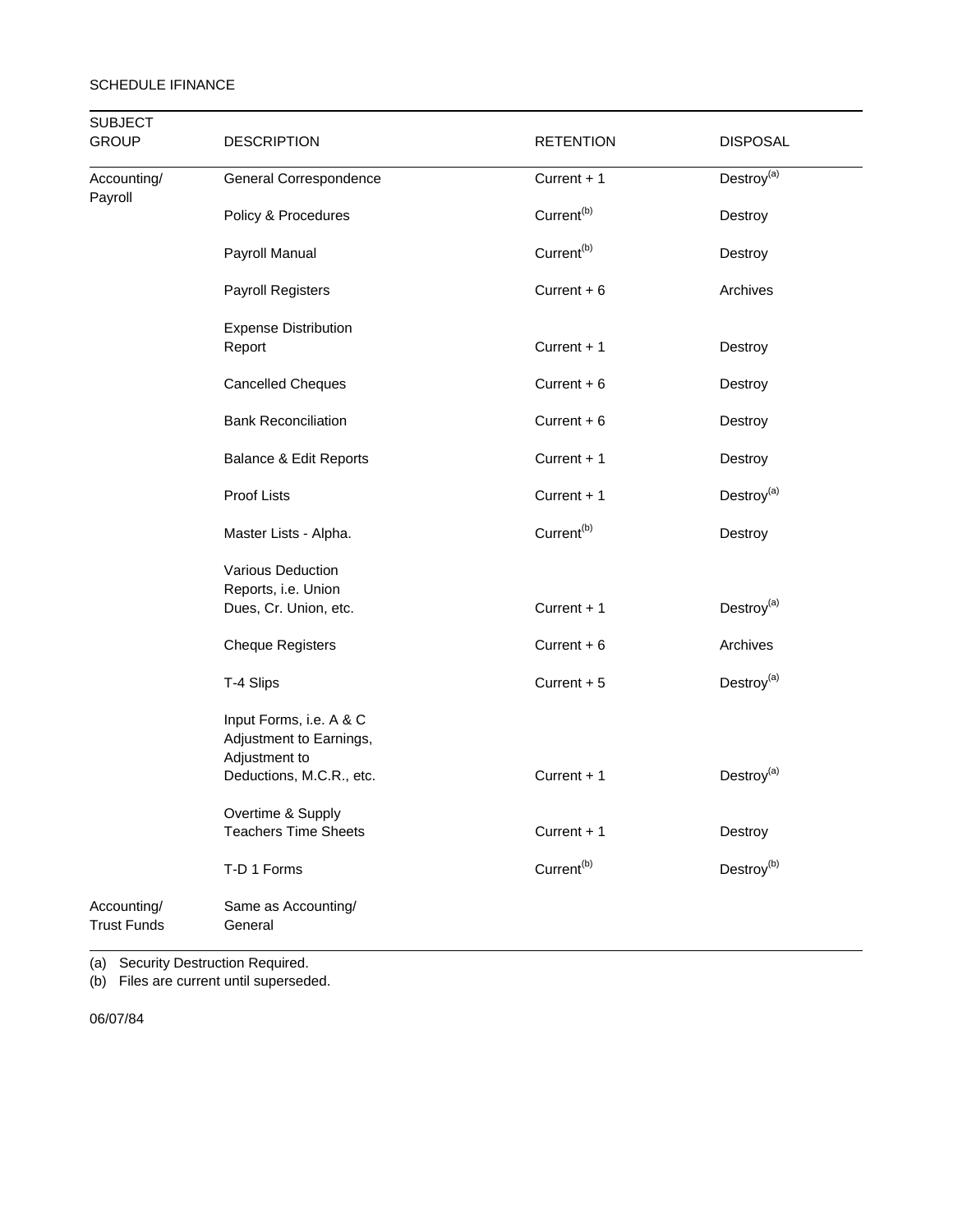| <b>SUBJECT</b><br><b>GROUP</b> | <b>DESCRIPTION</b>                                                    | <b>RETENTION</b>                             | <b>DISPOSAL</b>        |
|--------------------------------|-----------------------------------------------------------------------|----------------------------------------------|------------------------|
| <b>GENERAL ADMINISTRATION</b>  |                                                                       |                                              |                        |
| <b>AGREEMENTS</b>              | <b>Collective Agreements</b><br>and Appendicies                       | Current <sup>(b)</sup> + 2                   | Destroy                |
|                                | B.M. Minutes re<br>Non-Bargaining                                     | Current <sup>(b)</sup> + 2                   | Destroy                |
|                                | PM Rules Part II                                                      | Current <sup>(b)</sup> + 2                   | Destroy                |
|                                | <b>Federal Provincial</b>                                             | Current $+6$                                 | Destroy                |
|                                | Dept. of Indian Affairs                                               | Current $+6$                                 | Destroy                |
|                                | Dept. of National<br>Defense                                          | Current $+6$                                 | Destroy                |
| <b>BUDGETS</b>                 | General Correspondence                                                | Current $+1$                                 | Destroy                |
|                                | Budget Submissions,<br>incl. Working Papers<br><b>Prorated Budget</b> | Current + 2<br>Current $+1$                  | Destroy<br>Destroy     |
|                                | Approved Budgets incl.<br><b>Revisions</b>                            | Current $+2$                                 | Destroy                |
| <b>CLAIMS</b>                  | <b>Budget Policy &amp;</b><br>Guidelines<br>Dept. of Indian Affairs   | Current $+3$<br>Current $+6$<br>Current $+6$ | Destroy<br>Destroy     |
|                                | Dept. of National Defence                                             |                                              | Destroy                |
|                                | Federal Sales & Excise<br>Tax                                         | Current $+6$                                 | Destroy                |
| <b>CONTRACTS</b>               | Personnel                                                             | Current <sup>(c)</sup> + $6$                 | Destroy <sup>(a)</sup> |
|                                | Services                                                              | Current <sup>(c)</sup> + 1                   | Destroy <sup>(a)</sup> |
|                                | Projects                                                              | Current <sup>(c)</sup> + 1                   | Destroy <sup>(a)</sup> |

(a) Security Destruction Required.

(b) Files are current until superseded.

(c) Files are current until contract or incumbrance expires.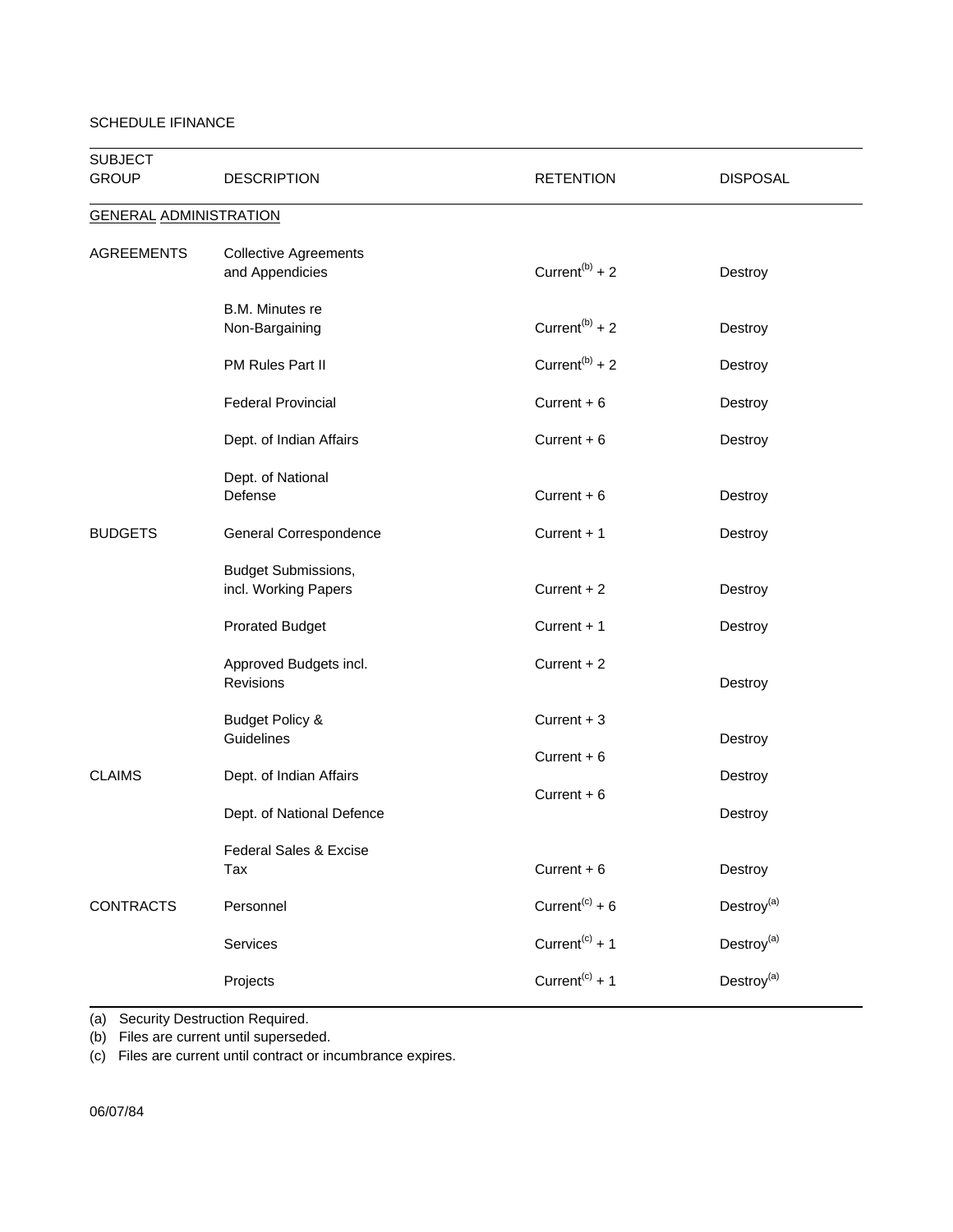| <b>SUBJECT</b><br><b>GROUP</b>     | <b>DESCRIPTION</b>                                      | <b>RETENTION</b>           | <b>DISPOSAL</b>         |
|------------------------------------|---------------------------------------------------------|----------------------------|-------------------------|
| <b>FINANCIAL</b><br><b>REPORTS</b> | <b>Year End Statements</b><br><b>And Working Papers</b> | Current $+6$               | Archives <sup>(d)</sup> |
|                                    | Year End Financial<br>Analysis                          | Current $+6$               | Archives                |
|                                    | <b>Financial Statistics</b><br>and Tables               | Current $+6$               | Archives                |
|                                    | Year End Audit Reports                                  | Permanent                  | Archives                |
| <b>INSURANCE</b>                   | General                                                 | Current <sup>(b)</sup> + 1 | Destroy                 |
|                                    | Fire                                                    | Current <sup>(b)</sup> + 1 | Destroy                 |
|                                    | Liability                                               | Current <sup>(b)</sup> + 1 | Destroy                 |
|                                    | Vehicles                                                | Current <sup>(b)</sup> + 1 | Destroy                 |
| <b>INVENTORY</b>                   | Equipment & Furniture<br>Records - Department Form      | Current <sup>(b)</sup> + 1 | Destroy                 |
|                                    | Equipment & Furniture<br>Records - District             | Current <sup>(b)</sup> + 1 | Destroy                 |
|                                    | <b>Buildings &amp; Property</b>                         | Current <sup>(b)</sup> + 1 | Archives                |
|                                    | <b>Warehouse Stock Records</b>                          | Current <sup>(b)</sup> + 1 | Destroy                 |
|                                    | <b>District Office Stock</b><br>Records                 | Current <sup>(b)</sup> + 1 | Destroy                 |
| <b>LEGAL</b>                       | Minutes of School<br><b>Board Meetings</b>              | Permanent                  | Archives                |
|                                    | Minutes of Committee<br>Meetings                        | Current                    | Archives <sup>(d)</sup> |
|                                    | Board Policy & Procedure                                | Current <sup>(b)</sup>     | Destroy                 |
|                                    | Acts & Regulations,<br>Federal, Provincial, etc.        | Current <sup>(b)</sup>     | Destroy                 |
|                                    | <b>Property Deeds</b>                                   | Permanent                  | Archives                |

(a) Security Destruction Required.

(b) Files are current until superseded.

(d) Selective retention by Archives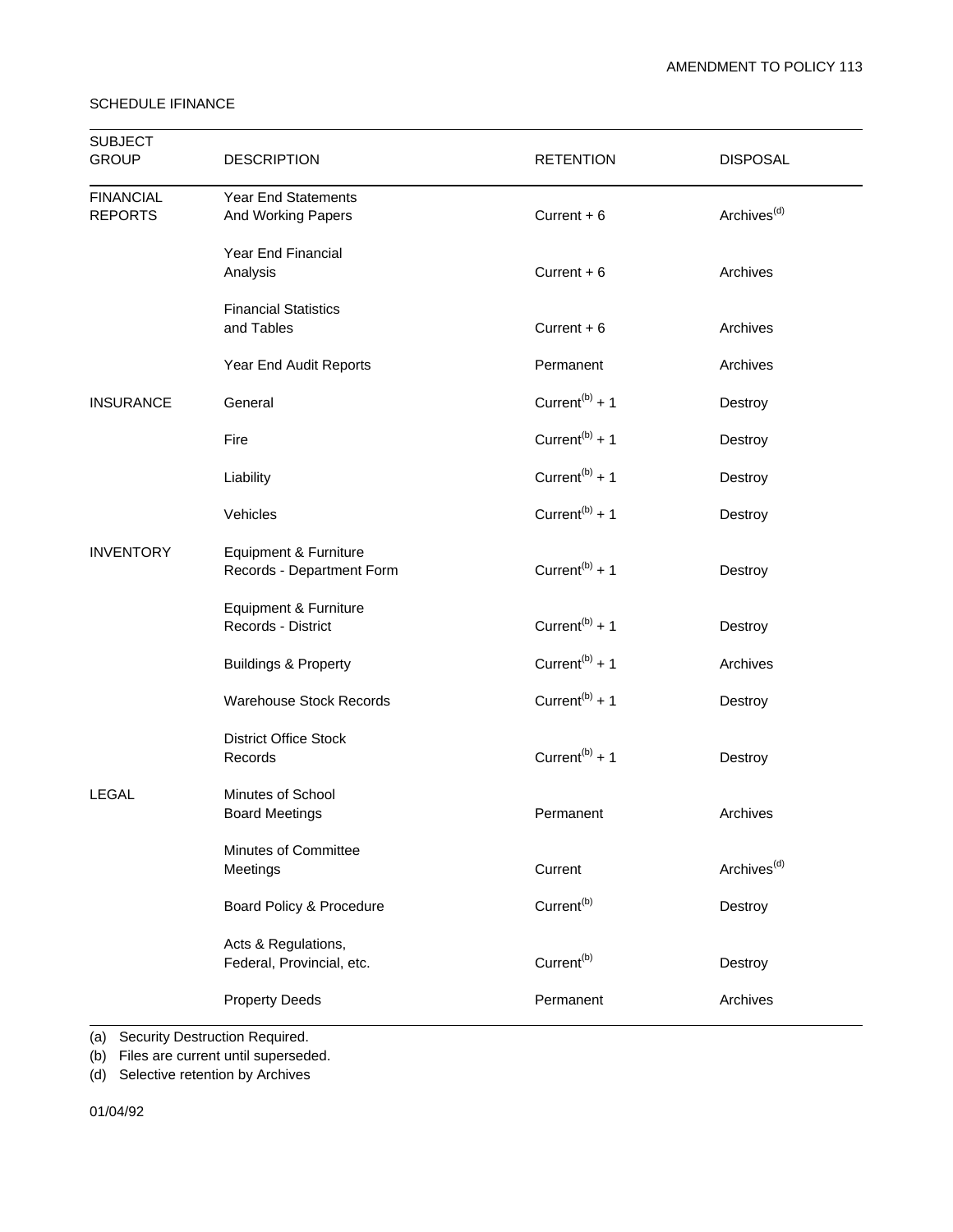| <b>SUBJECT</b><br><b>GROUP</b>     | <b>DESCRIPTION</b>                                 | <b>RETENTION</b>       | <b>DISPOSAL</b> |
|------------------------------------|----------------------------------------------------|------------------------|-----------------|
| <b>PERSONNEL</b><br><b>RECORDS</b> | <b>Blue Cross Enrollment</b><br>Cards              | Current + $2^{(b)}$    | Destroy         |
|                                    | Group Insurance<br><b>Enrollment Cards</b>         | Current <sup>(b)</sup> | Destroy         |
|                                    | Long Term Disability                               | Current <sup>(b)</sup> | Destroy         |
|                                    | Pension Plan<br><b>Enrollment Cards</b>            | Current <sup>(b)</sup> | Destroy         |
|                                    | Various Payroll<br><b>Deduction Authorizations</b> | Current $+2$           | Destroy         |
|                                    | UIC - Record of<br>Employment                      | Current $+6$           | Destroy         |
|                                    | W.C.B. Records & Claims                            | Current $+6$           | Destroy         |

(b) Files are current until superseded.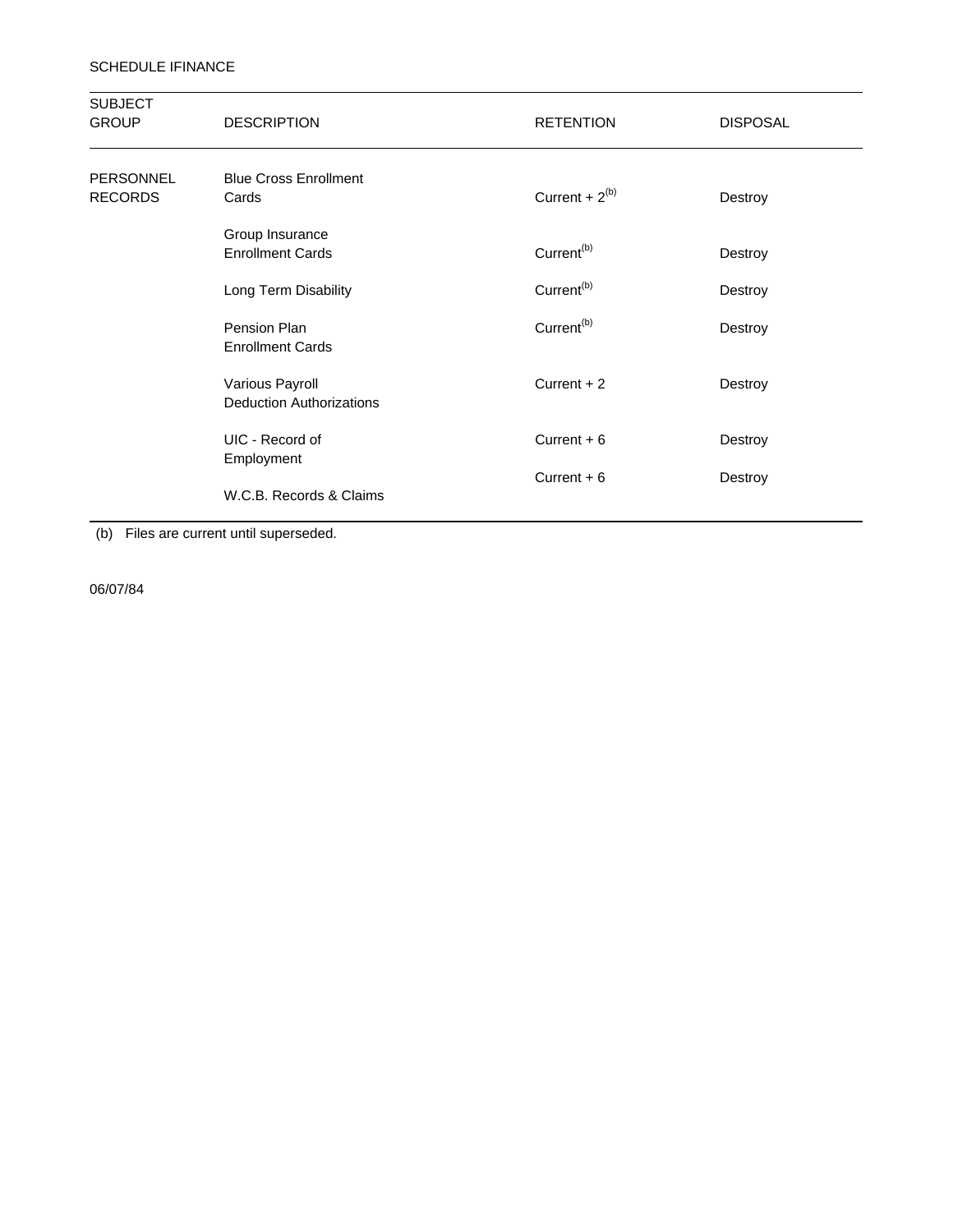| <b>SUBJECT</b><br><b>GROUP</b> | <b>DESCRIPTION</b>              | <b>RETENTION</b> | <b>DISPOSAL</b>         |
|--------------------------------|---------------------------------|------------------|-------------------------|
| <b>STATISTICS</b>              | Personnel                       | Current          | Archives <sup>(d)</sup> |
|                                | Expenditure & Revenue           | Current          | Archives <sup>(d)</sup> |
|                                | Conveyance                      | Current          | Archives <sup>(d)</sup> |
|                                | <b>Buildings &amp; Property</b> | Current          | Archives <sup>(d)</sup> |
|                                | Enrollments                     | Current          | Archives <sup>(d)</sup> |

(d) For selective retention by Archives.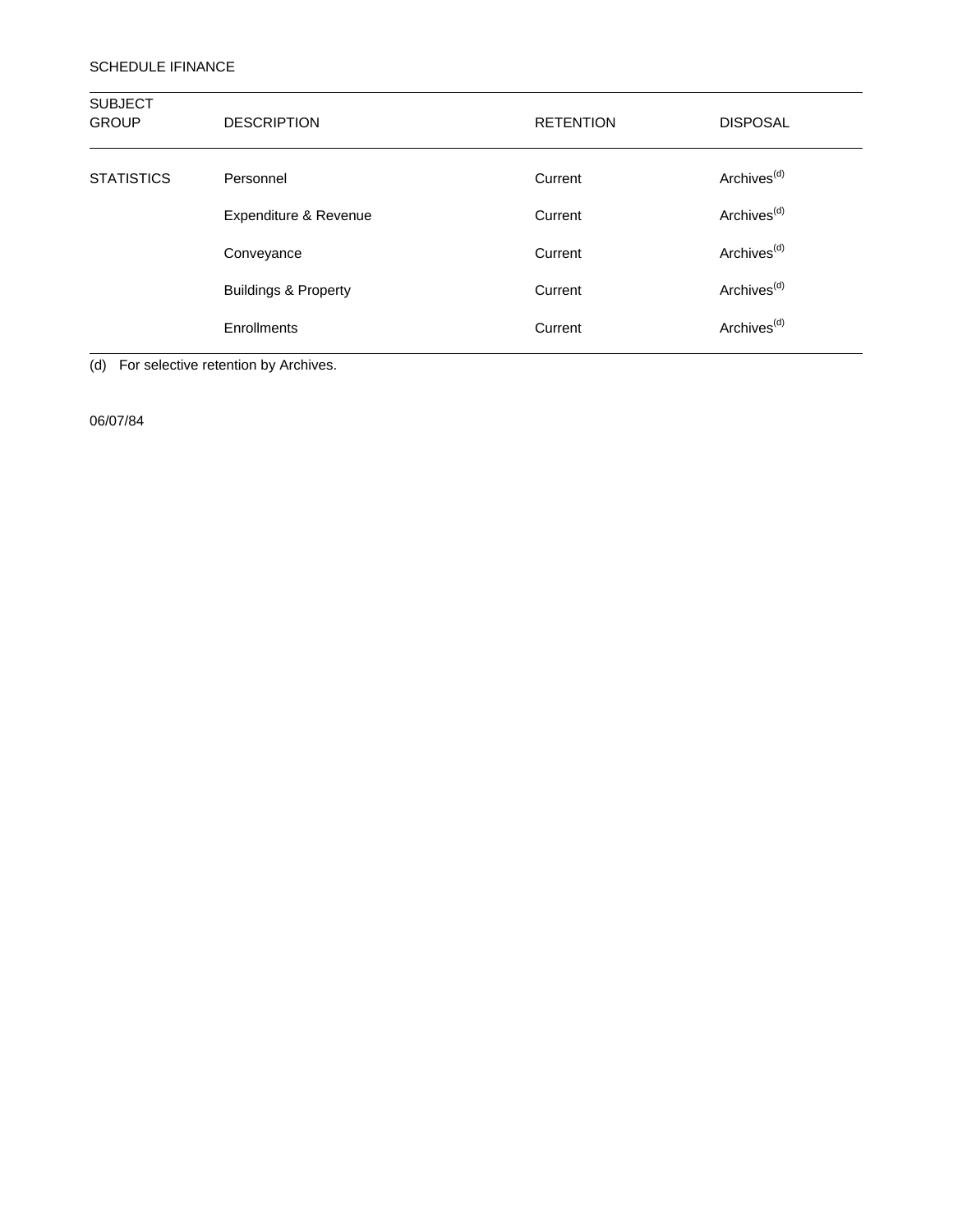| <b>SUBJECT</b><br><b>GROUP</b> | <b>DESCRIPTION</b>                                            | <b>RETENTION</b>       | <b>DISPOSAL</b> |
|--------------------------------|---------------------------------------------------------------|------------------------|-----------------|
| ACCOUNTING/<br><b>EDP</b>      | <b>REPORTS RUN MONTHLY/</b><br>YEARLY                         |                        |                 |
|                                | <b>Energy Consumption</b><br>Report                           | Current $+6$           | Destroy         |
|                                | G/L Master File Update                                        | Current + 1            | Destroy         |
|                                | G/L Monthly                                                   | Current $+6$           | Destroy         |
|                                | <b>Transaction Report</b>                                     | Current + 1            | Destroy         |
|                                | <b>Trial Balance Report</b><br>G/L List of Journal<br>Entries | Current $+6$           | Destroy         |
|                                |                                                               | Current $+6$           | Destroy         |
|                                | <b>Balance Sheet</b>                                          | Current $+6$           | Destroy         |
|                                | <b>Detailed Budget Report</b>                                 | Current $+6$           | Destroy         |
|                                | <b>Operating Budget Summary</b>                               | Current $+6$           | Destroy         |
|                                | <b>Operating Budget Report</b>                                | Current $+6$           | Destroy         |
|                                | <b>Budget Report by Cost</b><br>Centre                        | Current <sup>(b)</sup> | Destroy         |
|                                | <b>Budget/Actual Analysis</b><br>Report                       | Current $+6$           | Destroy         |
|                                | Yearly Transaction<br>Listing                                 | Current $+6$           | Destroy         |
|                                | Invoice History Listing                                       |                        |                 |

(a) Security Destruction required.

(b) Files are current until superseded.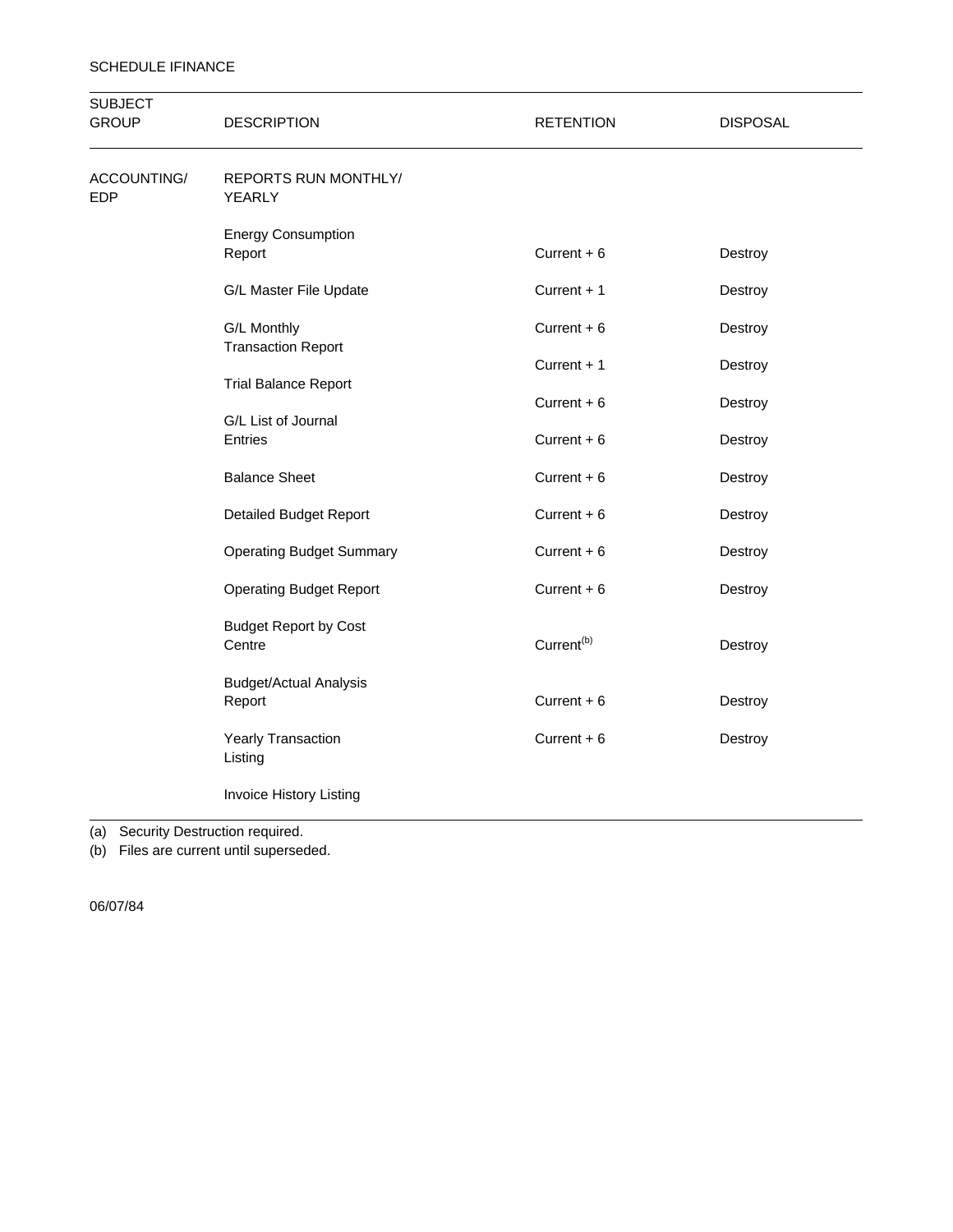| <b>SUBJECT</b><br><b>GROUP</b> | <b>DESCRIPTION</b>                | <b>RETENTION</b>       | <b>DISPOSAL</b>         |  |
|--------------------------------|-----------------------------------|------------------------|-------------------------|--|
| ACCOUNTING/<br><b>EDP</b>      | REPORTS RUN PERIODICALLY          |                        |                         |  |
|                                | <b>Accounts Payable</b>           |                        |                         |  |
|                                | <b>Audit Reports</b>              | Current $+6$           | Archives <sup>(d)</sup> |  |
|                                | <b>Supplier File Listing</b>      | Current <sup>(b)</sup> | Destroy                 |  |
|                                | <b>Liabilities Report</b>         | Current $+6$           | Destroy                 |  |
|                                | <b>Payment Selection Report</b>   | Current $+6$           | Destroy                 |  |
|                                | <b>Cheque Register</b>            | Current $+6$           | Archives                |  |
|                                | Purge of Paid Invoices            | Current                | Destroy                 |  |
|                                | List of Cashed Cheques            | Current $+6$           | Destroy <sup>(a)</sup>  |  |
|                                | List of Cheques in<br>Circulation | Current $+6$           | Destroy <sup>(a)</sup>  |  |
|                                | List of Purged Cheques            | Current $+6$           | Destroy <sup>(a)</sup>  |  |
|                                | Purchasing                        |                        |                         |  |
|                                | <b>Audit Reports</b>              | Current <sup>(b)</sup> | Destroy                 |  |
|                                | <b>Commitment Error Listing</b>   | Current + 1            | Destroy                 |  |
|                                | Update of P/O's<br>Liquidated     | Current + 1            | Destroy                 |  |
|                                | Purge of Liquidated<br>P/O's      | Current + 1            | Destroy                 |  |
|                                | P/O Report by P/O Number          | Current + 1            | Destroy                 |  |
|                                | P/O Report By Supplier<br>Number  | Current + 1            | Destroy                 |  |
|                                | P/O Report By G/L Number          | Current + 1            | Destroy                 |  |
|                                | Report of P/O's<br>Liquidated     | Current + 1            | Destroy                 |  |

(a) Security Destruction Required

(b) Files are current until superseded.

(d) Selective retention by Archives.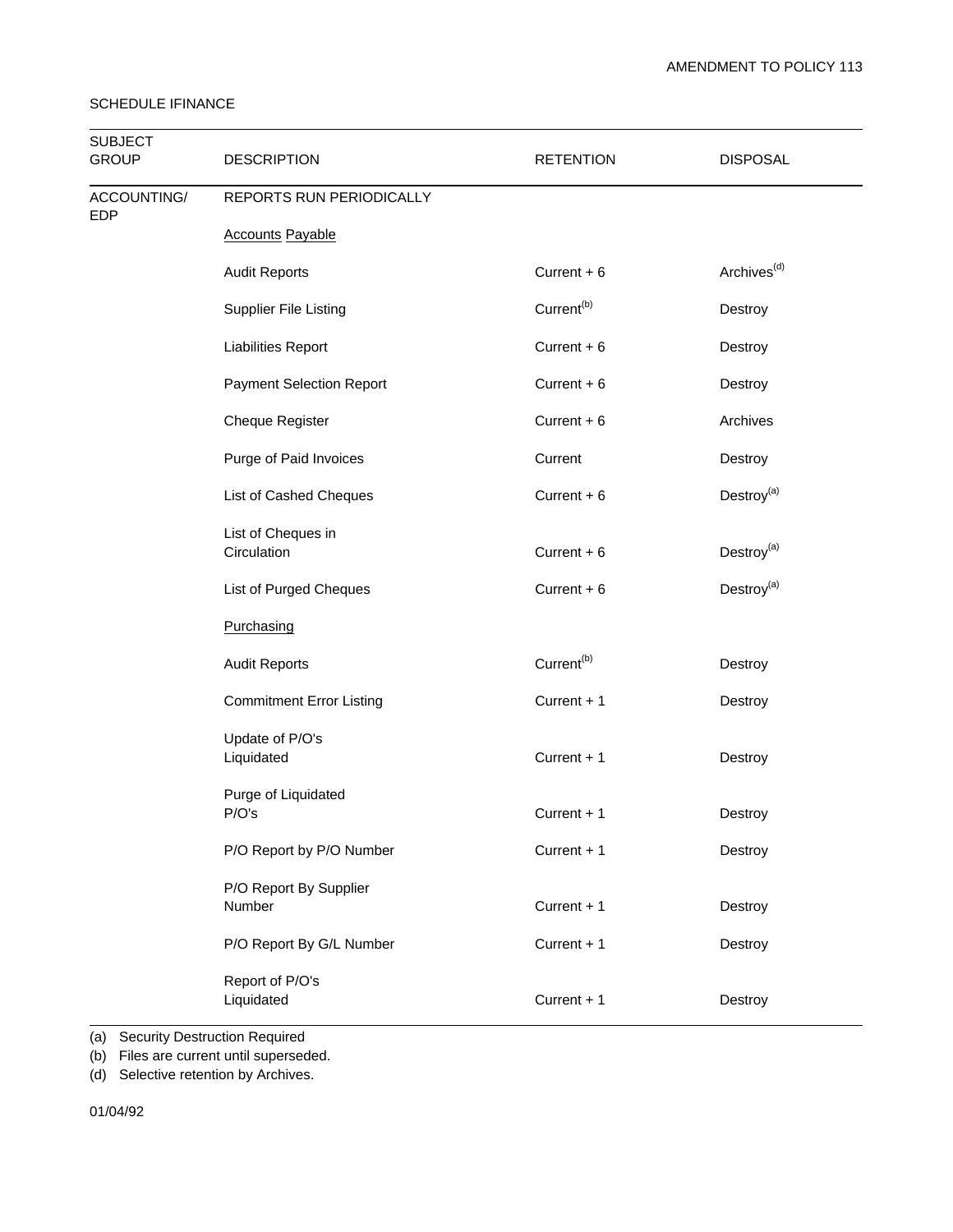| <b>SUBJECT</b><br><b>GROUP</b> | <b>DESCRIPTION</b>              | <b>RETENTION</b>       | <b>DISPOSAL</b>         |
|--------------------------------|---------------------------------|------------------------|-------------------------|
| ACCOUNTING/<br><b>EDP</b>      | <b>REPORTS RUN PERIODICALLY</b> |                        |                         |
|                                | <b>General Ledger</b>           |                        |                         |
|                                | <b>Audit Reports</b>            | Current $+6$           | Archives <sup>(d)</sup> |
|                                | G/L Chart of Accounts           | Current <sup>(b)</sup> | Destroy                 |
|                                | G/L List of Balances            | Current <sup>(b)</sup> | Destroy                 |
|                                | List of Keys and Codes          | Current <sup>(b)</sup> | Destroy                 |

(a) Security destruction required.

(b) Files are current until superseded.

(d) Selective retention by Archives.

01/04/92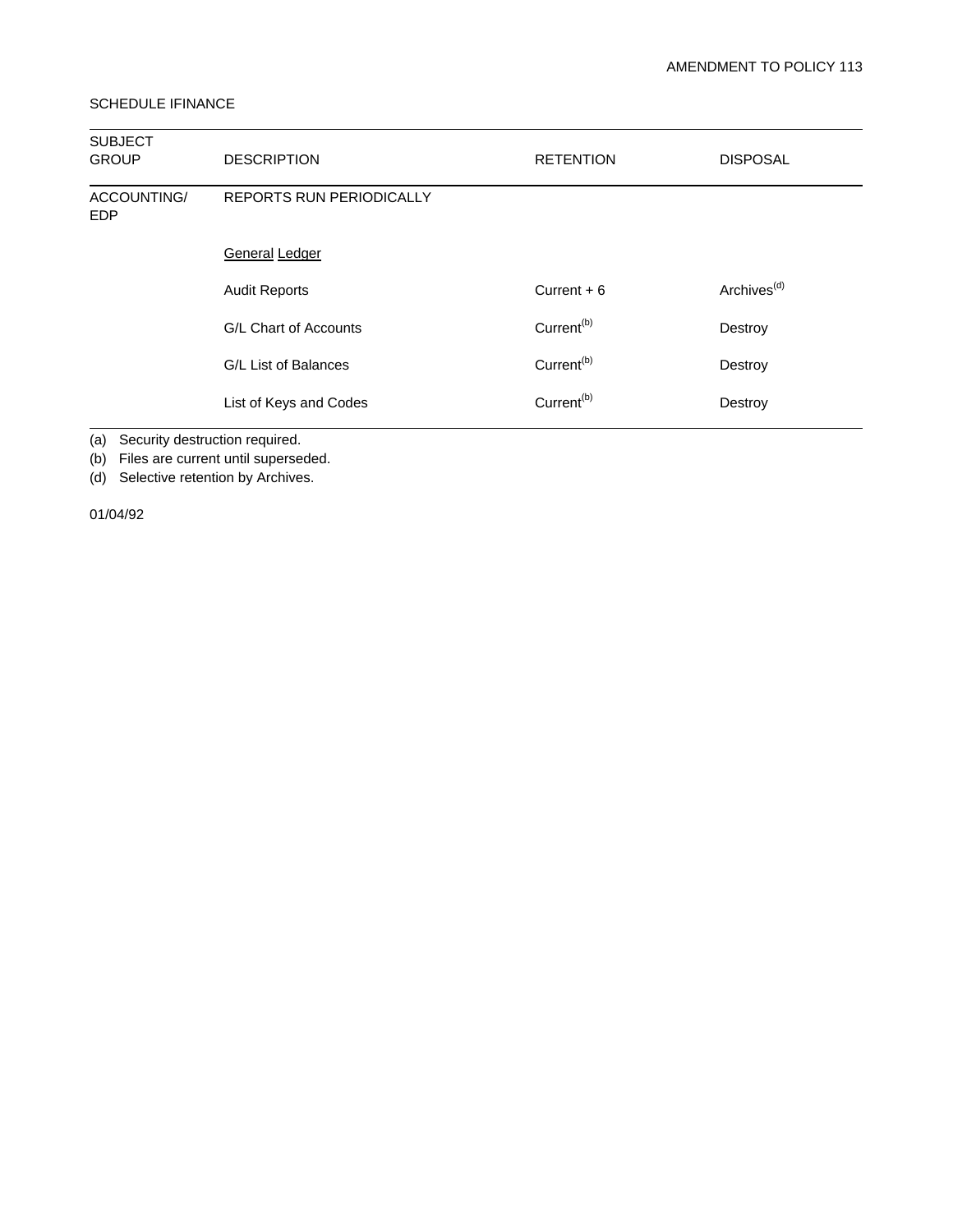#### SCHEDULE IIPERSONNEL

| <b>SUBJECT</b><br><b>GROUP</b> | <b>DESCRIPTION</b>             | <b>RETENTION</b>                                                | <b>DISPOSAL</b> |
|--------------------------------|--------------------------------|-----------------------------------------------------------------|-----------------|
| Personnel                      | <b>Teacher's Record Folder</b> | 3 years after<br>retirement                                     | Destroy         |
|                                | Dossier de l'enseignant        | age of 65 or<br>after death.                                    | Détruire        |
|                                |                                | 3 ans après<br>l'âge de<br>retraite à 65<br>ans ou au<br>décès. |                 |